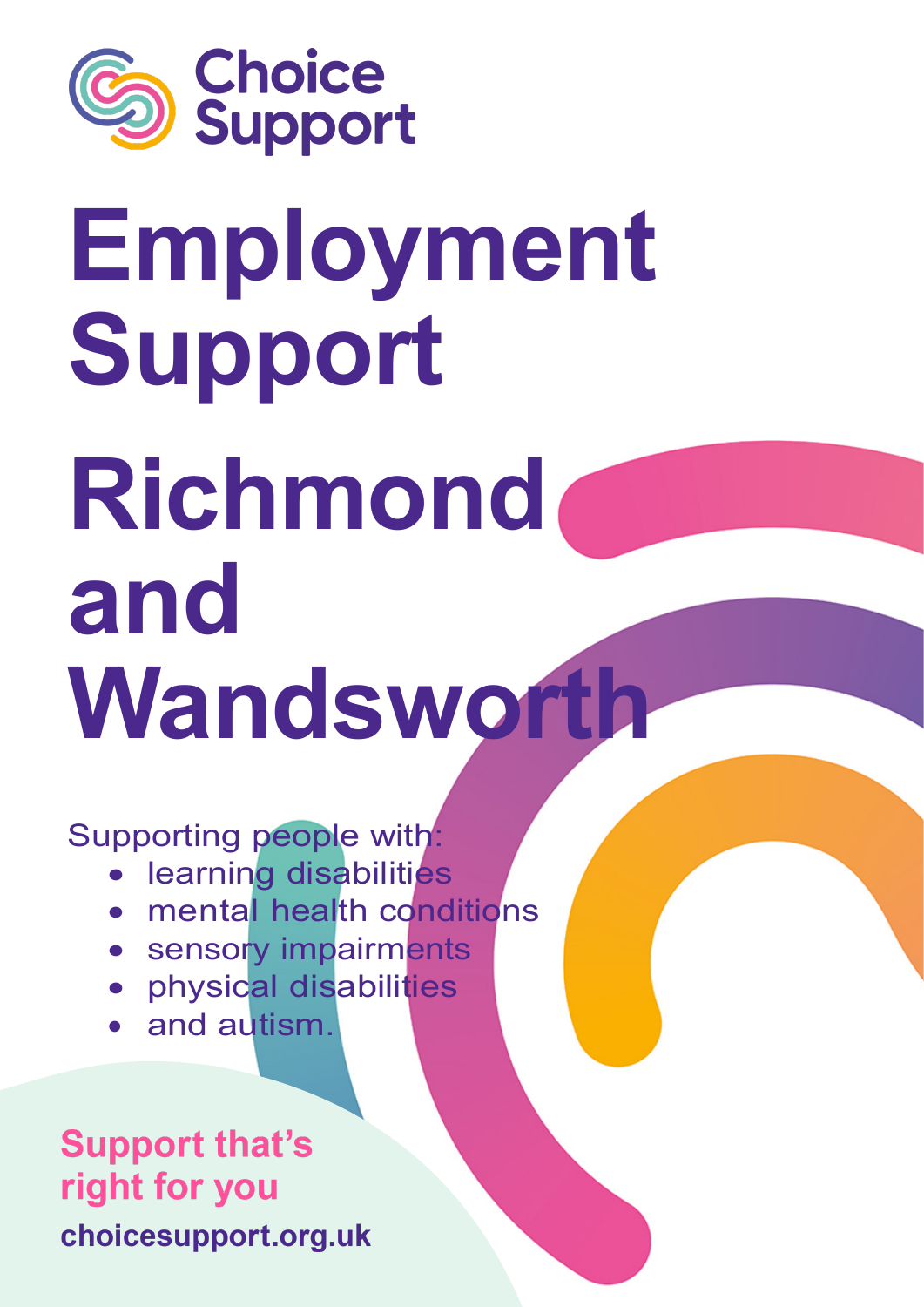# **Support that's right for you**

**We can support you through different stages of employment. We will work with you at your own pace and according to your needs.**

#### **Before you start working, we can support you to:**

- think about what job you might want to do
- understand the world of work
- get the right experience through voluntary work, internship, work experience
- understand what skills you have
- build your confidence
- understand if working will affect your benefits.

#### **When you feel ready to apply for jobs, we can support you to:**

- job search
- write cover letters and application forms
- help you on your journey to interviews
- learn and practice interview techniques
- speak to employers about your skills and needs; we can ask for adjustments or a work trial.



**"Thank you for all your help. You were essential in building my confidence to get this job." Katie, who we support.**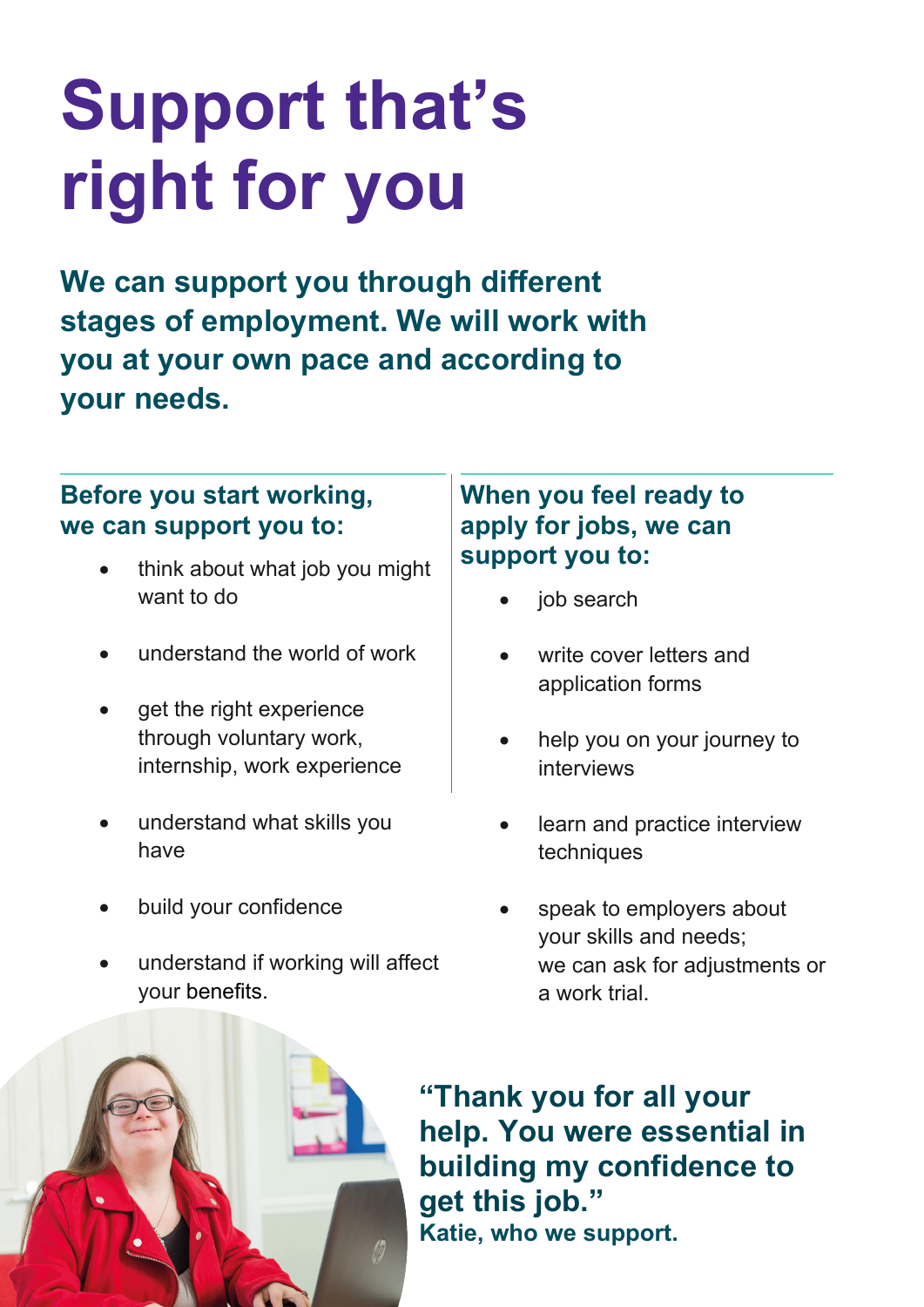### Click to add image here. **job without your help." "Thank you for helping me with my CV, cover letter and my application forms. I would not have got this**

**Harry, who we support.**

#### **When you are in work, we can support you to:**

- stay in work
- help you manage your disability at work
- return to work if you have been off sick or furloughed
- make sure you are happy in your job
- talk to your employer.

#### **Covid update:**

- We are still providing support.
- We can meet you in our Covid secure office.
- We are also offering a digital service.
- Feeling ready can take time. Even if you don't feel ready or safe to go out to work, it is still useful to access employment support.